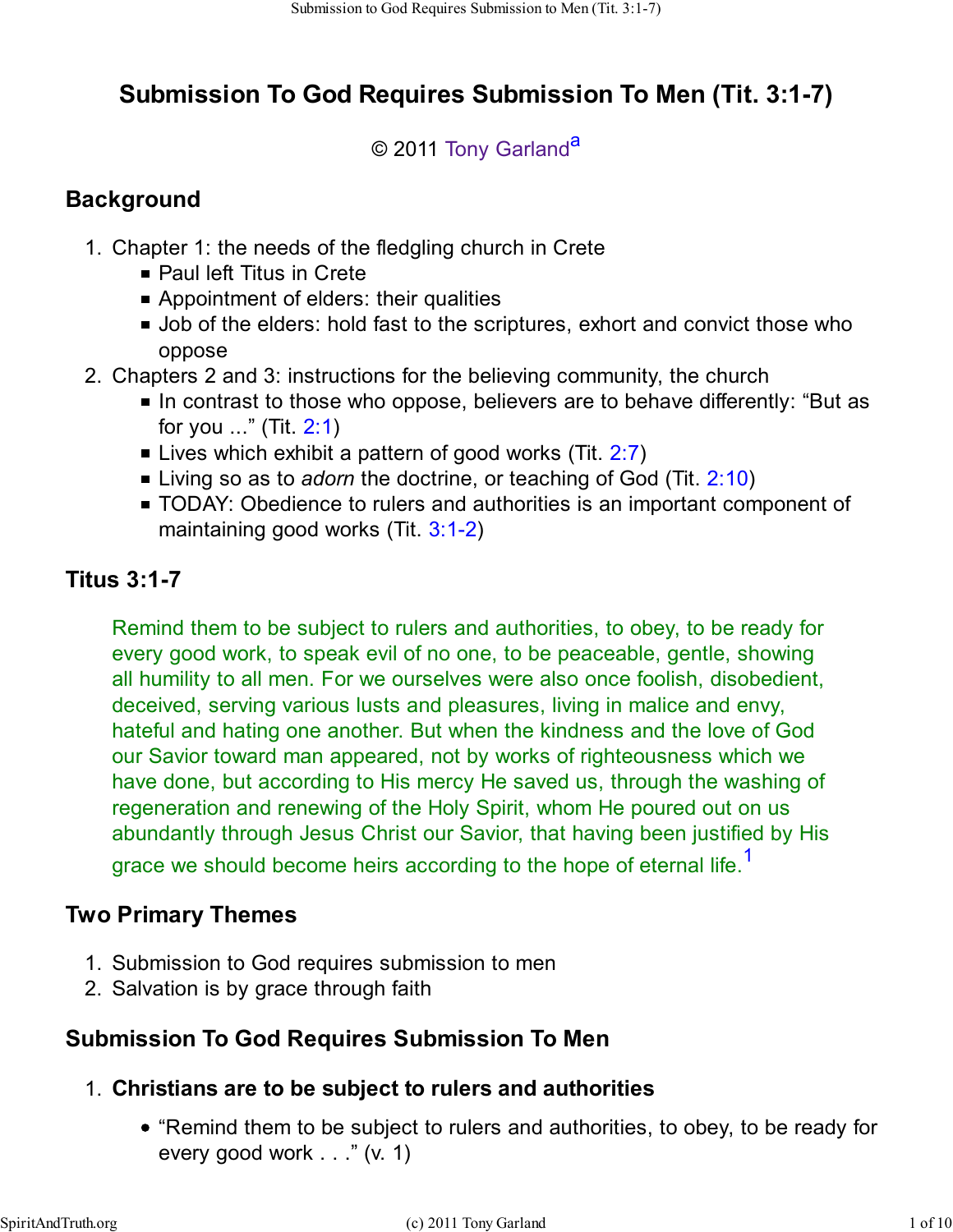Mature Christians recognize God's design for authority structures, both in the home and in society at large, and seek to uphold those authority structures (Tit. 3:1).

### **A consistent Scriptural teaching originating as early as the Book of** 2. **Genesis**

#### **Genesis 9:6** A.

Whoever sheds man's blood, By man his blood shall be shed; for in the image of God He made man.<sup>2</sup>

- This verse is pregnant with implications
	- How to reliably determine whether one man has killed another?
	- Will accidental death merit the same penalty as premeditated murder?
	- Who enforces the death penalty?
- The basis of civil government

What we call civil or organized government, whether simple or highly complex, exists for only one reason -- the protection, conservation, fostering, and improvement of human life. Ge 9:6, therefore, becomes one of the most important landmarks in all of human history, for here God not only decrees the beginning of human government in a sinful world, but also lays down the moral and social foundation of all such government. As Luther has well said of the text, 'This was the first command having reference to the temporal sword. By these words temporal government was established, and the sword placed in its hand by God.<sup>3</sup>

#### **Deuteronomy 17:9-13** B.

And you shall come to the priests, the Levites, and to the judge [there] in those days, and inquire [of them]; they shall pronounce upon you the sentence of judgment. You shall do according to the sentence which they pronounce upon you in that place which the LORD chooses. And you shall be careful to do according to all that they order you. According to the sentence of the law in which they instruct you, according to the judgment which they tell you, you shall do; you shall not turn aside [to] the right hand or [to] the left from the sentence which they pronounce upon you. Now the man who acts presumptuously and will not heed the priest who stands to minister there before the LORD your God, or the judge, that man shall die. So you shall put away the evil from Israel. And all the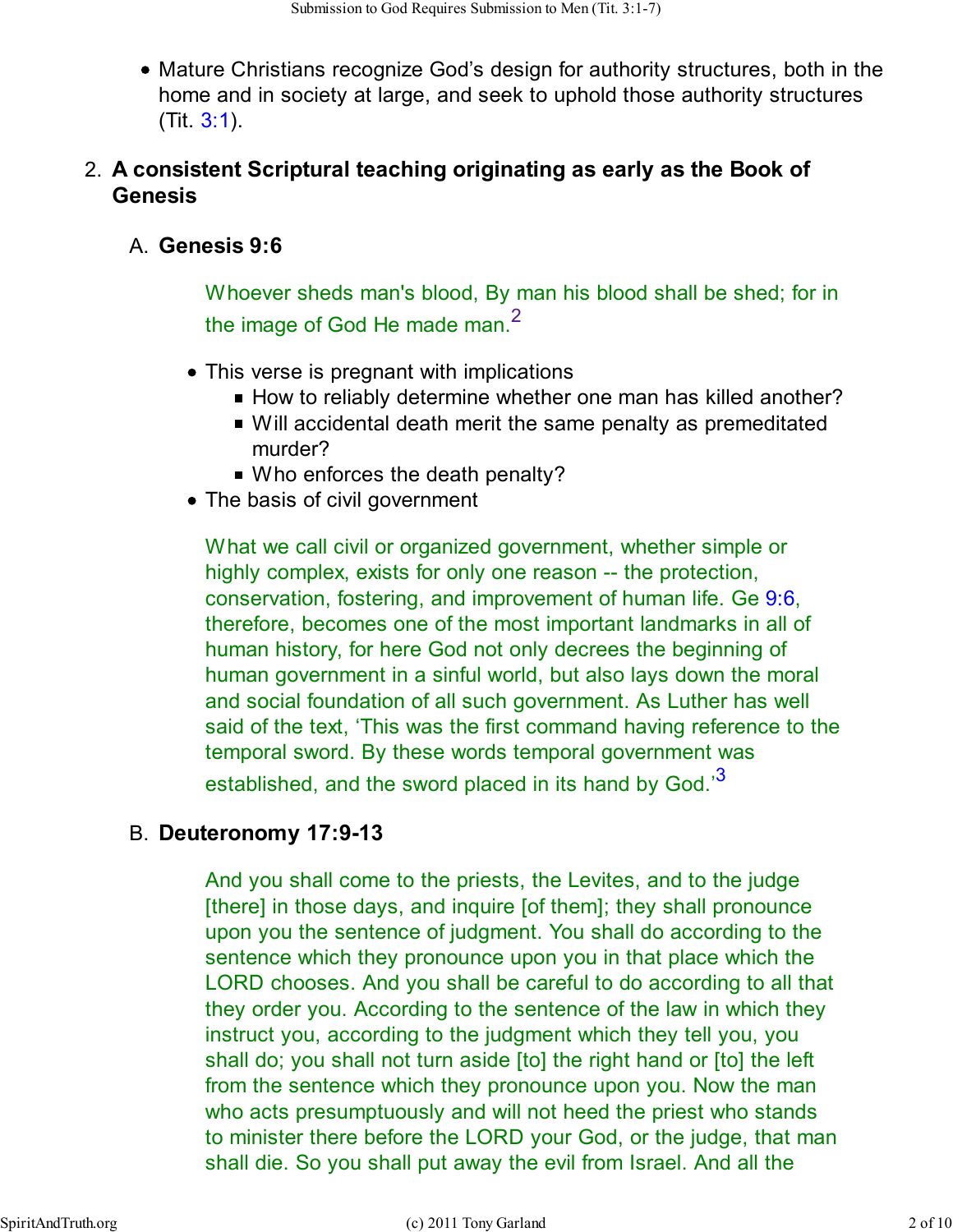people shall hear and fear, and no longer act presumptuously.<sup>4</sup>

- Who enforces the death penalty in Israel? The priests and Levites.
- God establishing, investing, and endorsing the authority structure.
- People of God are to submit to their judgment.
- Unwillingness to follow the ruling of the judge carries severe consequences.
	- **Presumption: a challenge not to the ruling, but to the entire legal** system.
	- Severity of penalty reflects God's knowledge of where anarchy leads.

# **Romans 13:1-7** C.

Let every soul be subject to the governing authorities. For there is no authority except from God, and the authorities that exist are appointed by God. Therefore whoever resists the authority resists the ordinance of God, and those who resist will bring judgment on themselves. For rulers are not a terror to good works, but to evil. Do you want to be unafraid of the authority? Do what is good, and you will have praise from the same. For he is God's minister to you for good. But if you do evil, be afraid; for he does not bear the sword in vain; for he is God's minister, an avenger to [execute] wrath on him who practices evil. Therefore [you] must be subject, not only because of wrath but also for conscience' sake. For because of this you also pay taxes, for they are God's ministers attending continually to this very thing. Render therefore to all their due: taxes to whom taxes [are due], customs to whom customs, fear to whom fear, honor to whom honor.<sup>5</sup>

- Resisting God-given authority is to resist God Himself.
- Paul says such authority is "God's minister" God's deacon or servant.
- The government bears the sword capital punishment, as established in Genesis 9:6, has not been abrogated by the New Testament.
- Christian subjection to government includes payment of taxes to support the government.
	- Christians, motivated by financial factors, who look for areas in which the government violates the principles of God in an attempt to justify evasion of their responsibility to government.
		- $\circ$  Christ dealt with this very issue in Luke 20:22-25

"Is it lawful for us to pay taxes to Caesar or not?" But He perceived their craftiness, and said to them, "Why do you test Me? "Show Me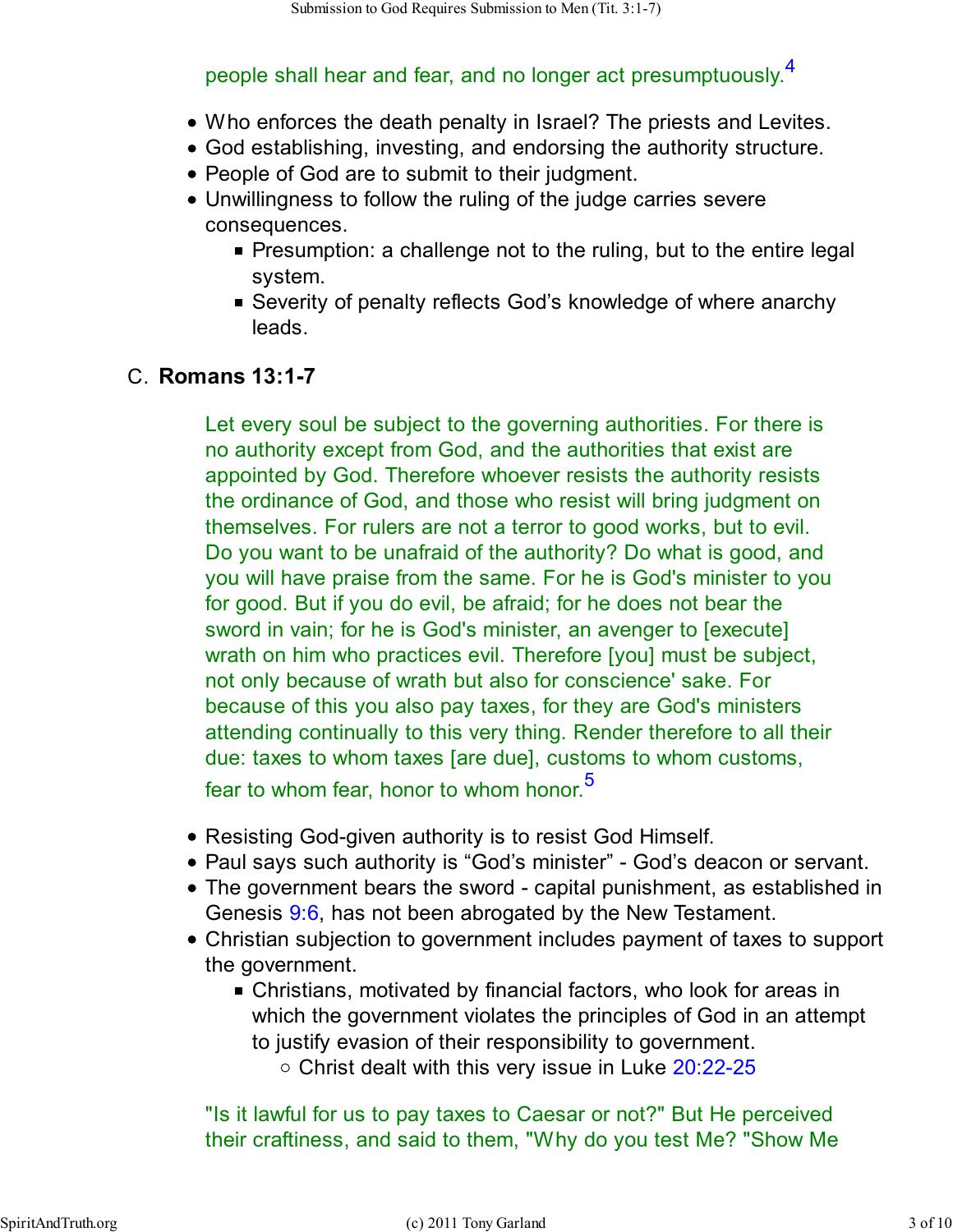a denarius. Whose image and inscription does it have?" They answered and said, "Caesar's." And He said to them, "Render therefore to Caesar the things that are Caesar's, and to God the things that are God's.<sup>6</sup>

- Financial manipulation was evidence of a lack of trust in God to provide for their needs.
- Christ upholds the payment of taxes, even to secular governments as imperfect as early Rome.

### **1 Peter 2:11-16** D.

Beloved, I beg [you] as sojourners and pilgrims, abstain from fleshly lusts which war against the soul, having your conduct honorable among the Gentiles, that when they speak against you as evildoers, they may, by [your] good works which they observe, glorify God in the day of visitation. Therefore submit yourselves to every ordinance of man for the Lord's sake, whether to the king as supreme, or to governors, as to those who are sent by him for the punishment of evildoers and [for the] praise of those who do good. For this is the will of God, that by doing good you may put to silence the ignorance of foolish men-- as free, yet not using liberty as a cloak for vice, but as bondservants of God.<sup>7</sup>

- The goal: honorable conduct among the Gentiles (unbelievers)
- Obediently living withing established governmental structures is a good work
- For the Lord's sake . . . this is the will of God . . . as bondservants of God

# **Caveat: Higher Law** E.

• What is "higher law"?

a principle of divine or moral law that is considered to be superior to constitutions and enacted legislation<sup>8</sup>

- Where government mandates that Christians personally participate in practices which violate God's law, we are bound by a higher allegiance to God.
	- $\blacksquare$  Midwives in Egypt refused to kill male children (Ex. 1:16-21)
	- "By faith Moses, when he was born, was hidden three months by his parents, because they saw [he was] a beautiful child; and they were not afraid of the king's command." (Heb. 11:23)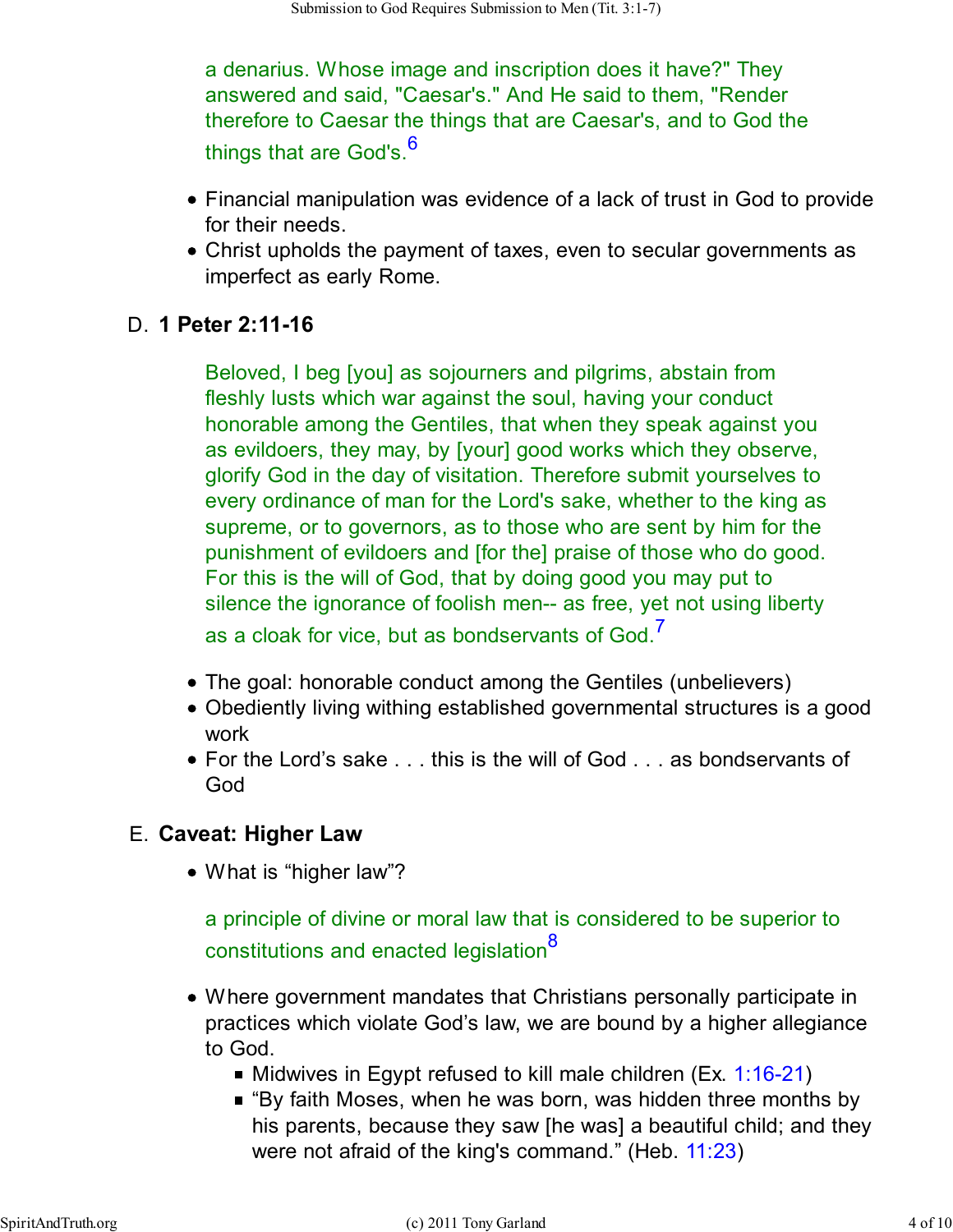Governments may sanction illegal actions redefining them to be "legal" within their jurisdiction.

at the Nuremberg trials, in an attempt to justify their abominable crimes against Jewish and Romany population of Europe during World War II, some of the former leaders of Nazi Germany argued that they had broken none of the laws effective when Hitler had been in power. And it is only by invoking the rule according to a higher law that the Allied prosecutors were able to legitimately overcome such defenses.<sup>9</sup>

■ The sanction of abortion by many governments in our day (Ex. 21:22-23)

#### 3. **Why is God supportive of institutions of government?**

- **On account of sin: where sin is unchecked, ungodliness always leads** A. **to repression.**
	- The book of Judges closes with, "In those days [there was] no king in Israel; everyone did [what was] right in his own eyes." (Jdg. 21:25)
	- Only repressive forms of government can survive ungodly subjects.
	- Ungodliness tends toward anarchy which is inherently unstable.
	- Since no society can tolerate anarchy, anarchy always gives way to another form of government: most often a repressive form of government where the beleaguered population *willingly trades freedom for security.*

### **Christian Founders on the importance of Christian principles to American** 4. **government**

### **George Washington (1st president of the United States)** A.

Whatever may be conceded to the influence of refined education on minds of peculiar structure, reason and experience both forbid us to expect that national morality can prevail in exclusion of religious principle.<sup>10</sup>

It is impossible to rightly govern the world without God and the Bible<sup>11</sup>

#### **John Adams (2nd president of the United States)** B.

Statesmen . . . may plan and speculate for liberty, but it is Religion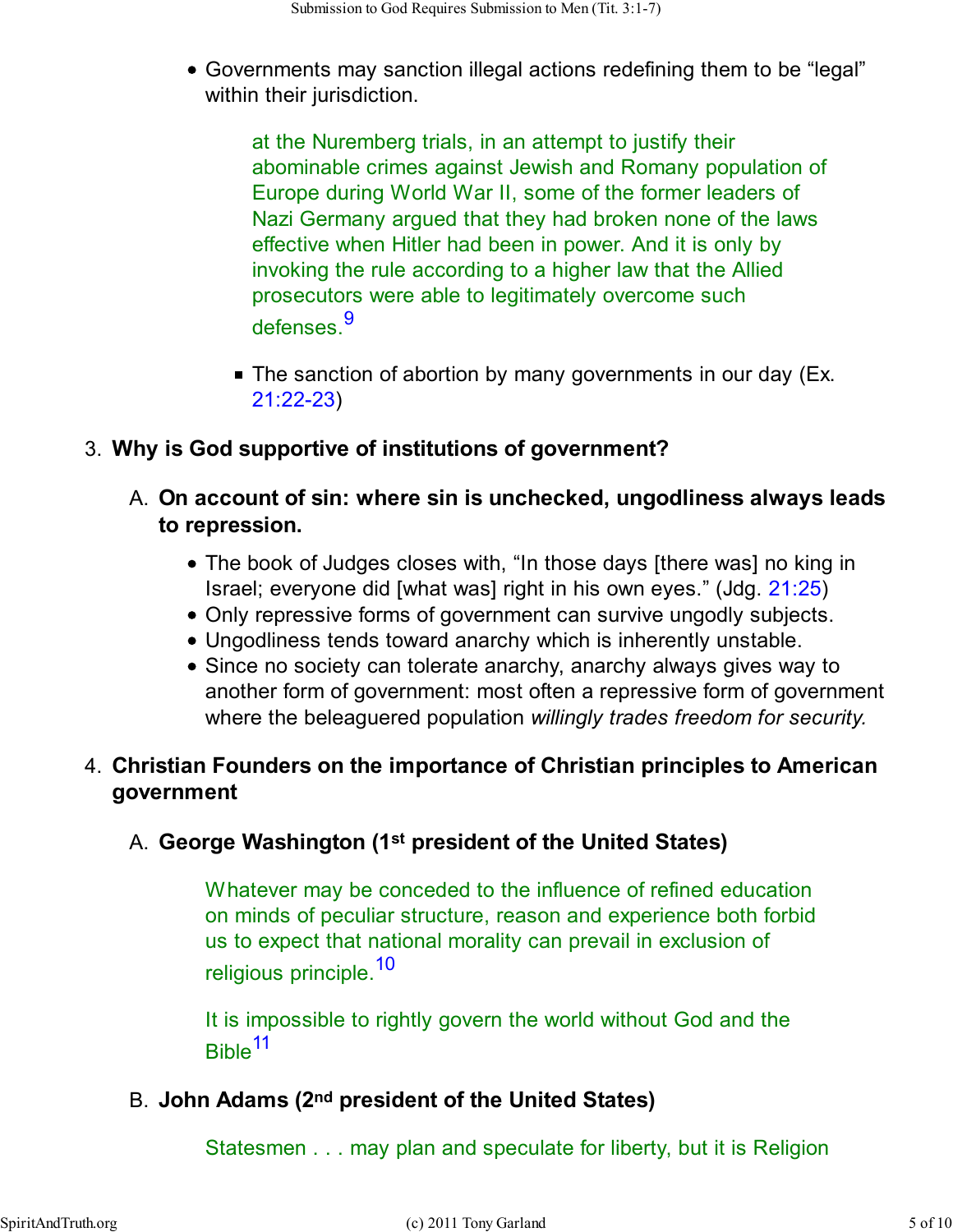and Morality alone, which can establish the Principles upon which Freedom can securely stand. The only foundation of a free Constitution is pure Virtual, and if this cannot be inspired into our People in a greater Measure, than they have it now, they may change their Rulers and the forms of Government, but they will not obtain a lasting liberty.<sup>12</sup>

We have no government armed with power capable of contending with human passions unbridled by morality and religion. Avarice, ambition, revenge, or gallantry, would break the strongest cords of our Constitution as a whale goes through a net. Our Constitution was made for only a moral and religious people. It is wholly inadequate to the government of any other.  $13$ 

#### **Benjamin Rush (signer of the** *Declaration of Independence***)** C.

The only foundation for . . . a republic is to be laid in Religion. Without this there can be no virtue, and without virtue there can be no liberty, and liberty is the object and life of all republican governments.<sup>14</sup>

### **Noah Webster (statesman, educator, lexicographer, and the author of** D. *Webster's Dictionary***)**

In my view, the Christian religion is the most important and one of the first things in which all children, under a free government ought to be instructed … No truth is more evident to my mind than that the Christian religion must be the basis of any government intended to secure the rights and privileges of a free people.<sup>15</sup>

### **James Madison (4th president of the United States, original author of** E. **the** *Bill of Rights***)**

We have staked the whole future of our new nation, not upon the power of government; far from it. We have staked the future of all our political constitutions upon the capacity of each of ourselves to govern ourselves according to the moral principles of the Ten Commandments.<sup>16</sup>

### **The Biblical perspective: where there are people governed by the** F. **Holy Spirit there is no need of law.**

• " But the fruit of the Spirit is love, joy, peace, longsuffering, kindness,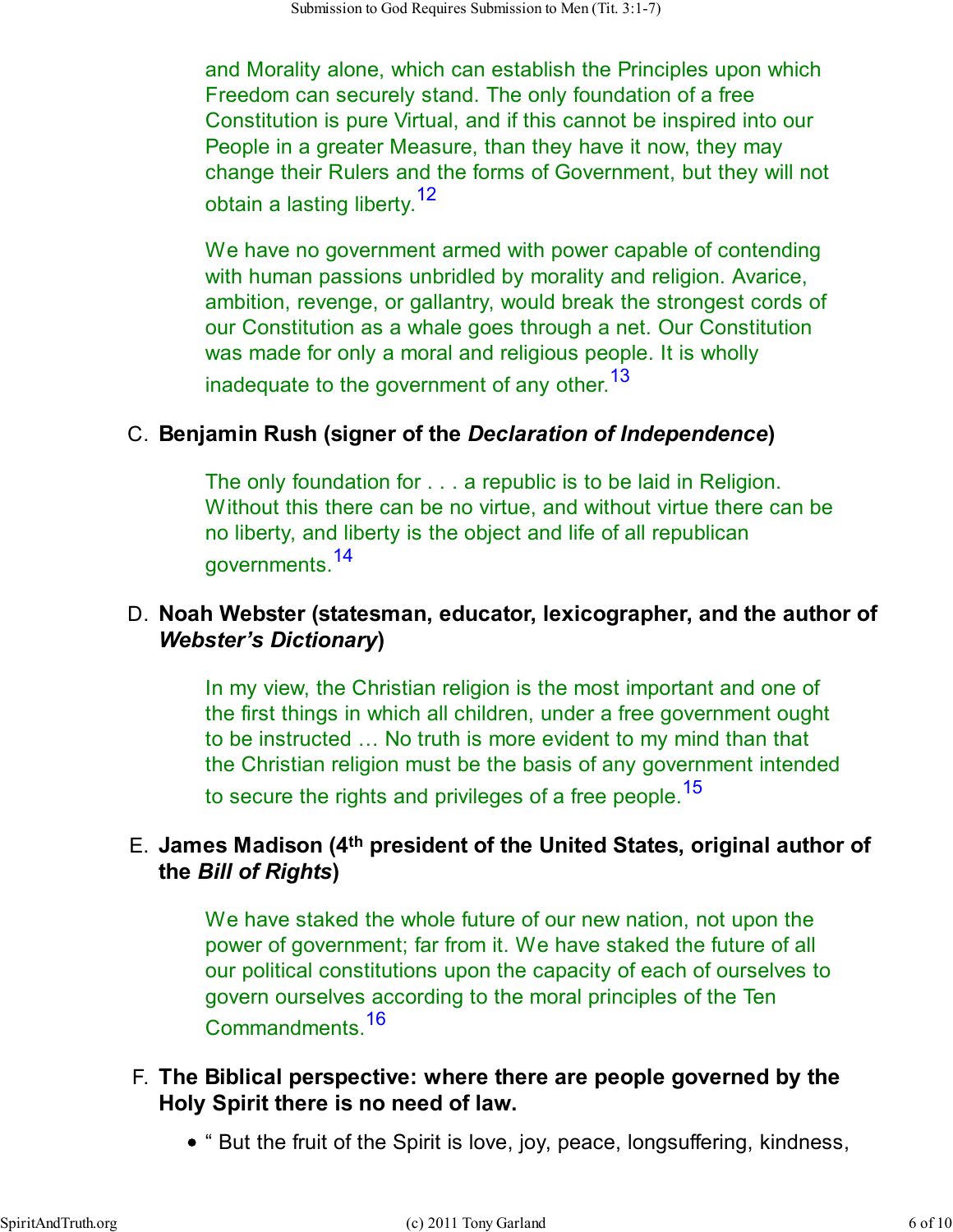goodness, faithfulness, gentleness, self-control. Against such there is no law." (Gal. 5:22-23)

"For all the law is fulfilled in one word, even in this: "You shall love your neighbor as yourself."" (Gal. 5:14).

# **Salvation By Grace Through Faith**

# **Titus 3:5-7** 1.

"not by works of righteousness which we have done, but according to His mercy He saved us, through the washing of regeneration and renewing of the Holy Spirit, whom He poured out on us abundantly through Jesus Christ our Savior, that having been justified by His grace we should become heirs according to the hope of eternal life."

# **Clear summary of the means of salvation** 2.

- Primary sources of confusion about entry to heaven
	- A. Misrepresentation of Christianity
		- $\circ$  religion vs. relationship
		- $\circ$  doing vs. trusting
		- $\circ$  pride vs. humility
		- o independence vs. dependence upon God
	- B. Need for spiritual birth to understand
		- $\circ$  born into a state of spiritual blindness and sin
		- $\circ$  without God's help, unable to comprehend the plan of salvation

# **Passage in reverse** 3.

- 1. How do we ("become heirs according to the hope of eternal life", v. 7)? How do we attain eternal life?
- 2. We are in need of justification ("having been justified", v. 7)
	- A legal term
	- "Justification is a divine act whereby an infinitely Holy God judicially declares a believing sinner to be righteous and acceptable before Him because Christ has borne the sinner's sin on the cross . . . It is . . . the result of the redemptive . . . sacrifice of Christ, who has settled all the claims of the law (Rom.  $3:24-25$ ; 5:9)."<sup>17</sup>
	- "*just as if I'd* never sinned"
- Justification by God occurs when we *believe*, or *trust*, in the work of Christ, 3. the perfect God-man, Who fulfilled the demands of the Law (Mat. 5:17; John 15:10; Gal 4:4-5).
	- Our understanding and acceptance of Christ's work on our behalf involves the regenerating work of God's Spirit "He saved us, through [or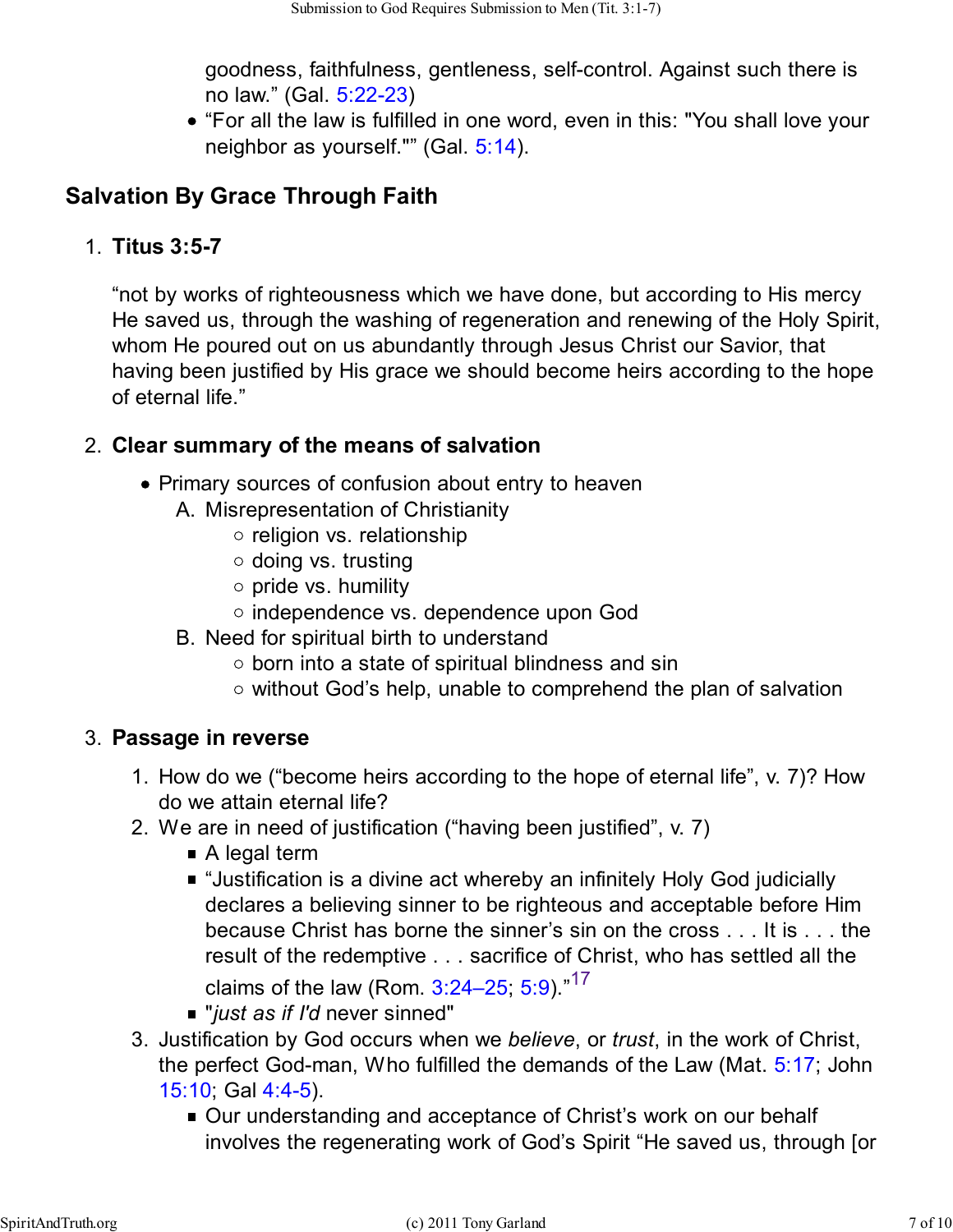by] the washing of regeneration and renewing of the Holy Spirit" (v. 5).

- As Jesus said in the John's gospel, "Most assuredly, I say to you, unless one is born again, he cannot see the kingdom of God" (John  $3:3$ ).
- As John himself says elsewhere, "Whoever believes that Jesus is the Christ is born of God" (1Jn. 5:1a)
- washing of "regeneration" (παλιγγενεσία [*palingenesia*] **again** genesis) and "renewing" (ἀνακαινώσεως [*anakainōseōs*] - **re**-newal)
- A *second* birthing work subsequent to our physical birth (John 3:4-5)
- A work of the Holy Spirit, as He is poured out on us (v. 6)
- 4. A transaction based upon mercy and grace, not our performance
	- "when the kindness and the love of God our Savior toward man appeared, not by works of righteousness which we have done, but according to His mercy He saved us . . . having been justified by His grace" (vv. 4-5,7)
		- According to His mercy: we *don't* get what we *do* deserve (we, being sinners, deserve eternal separation and punishment)
		- According to His grace: we *do* get what we *don't* deserve (we are granted salvation on the basis of Jesus Christ's righteousness rather than our own)
	- Acceptance by God is not on the basis of our performance. It *cannot be* because we are *incapable* of earning His acceptance!

The unregenerate man can, through common grace, love his family and he may be a good citizen. He may give a million dollars to build a hospital. . . If a drunkard, he may abstain from drink for utilitarian purposes, but he cannot do it out of love for God. All of his common virtues or good works have a fatal defect in that his motives which prompt them are not to glorify God,-- a defect so vital that it throws any element of goodness as to man wholly into the shade.<sup>18</sup>

■ Acceptance by God is on the basis of faith -- trust -- in the means that God Himself provided when His Son Jesus Christ, the perfect God-man, bore the sins of the world on the cross some 2,000 years ago.

# **Role of the Trinity in Salvation**

because God is *more than one person*, this God can demand absolute justice and can Himself pay the price that he requires. Because of the plurality of persons, the triune God can be the holy Judge, the sacrificial Lamb who satisfies divine justice, and the sanctifying Spirit who works within sinners to lead them to God and make them His children.<sup>19</sup>

1. God the Father: the perfect judge Whose righteousness requires absolute justice.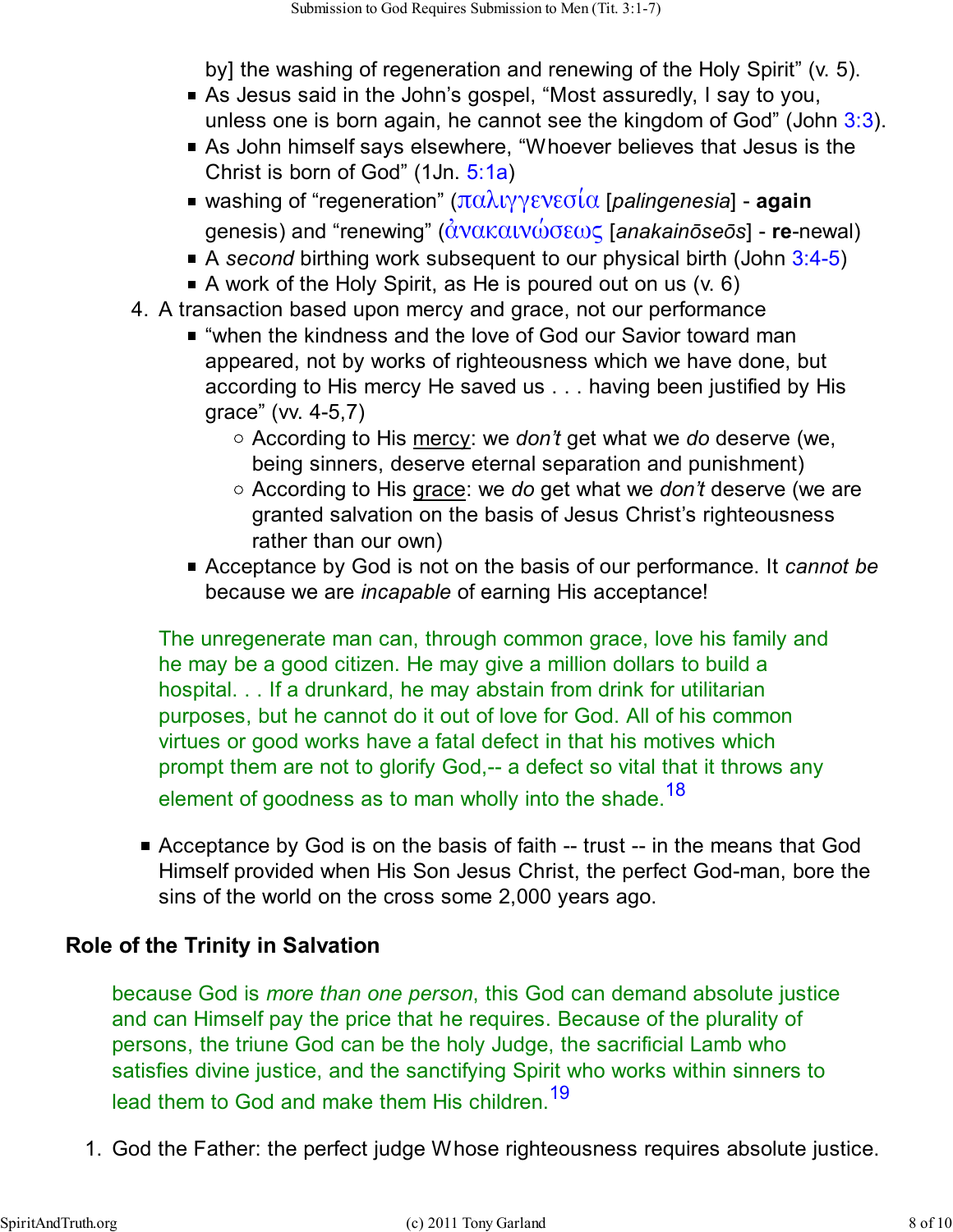He does not grade on a curve. Only the *perfectly righteous* merit heaven.<sup>20</sup>

- 2. God the Son: the perfect and righteous Lamb Who died on behalf of sinners to satisfy the righteous demand for justice. Only those clothed in *Christ's righteousness*, rather than their own unrighteousness, will attain heaven.
- 3. God the Spirit the perfect and righteous Comforter who leads men to God and brings about their new birth to become children of God. Those who respond to the Spirit's conviction that they themselves cannot possibly merit heaven and avail themselves of the work of Jesus on the cross can have *assurance* of entrance to heaven and eternal life.

#### Endnotes:

- 1. NKJV, Tit. 3:1-7
- 2. NKJV, Gen. 9:6
- 3. Ref-0183, 46-47
- 4. NKJV, Deu. 17:9-13
- 5. NKJV, Rom. 13:1-7
- 6. NKJV, Luke 20:22-25
- 7. NKJV, 1Pe. 2:11-16
- 8. Ref-0472, higher law
- 9. WP, higher law
- 10. Ref-1250, 661
- 11. Ref-1250, 660
- 12. Ref-1250, 8
- 13. Ref-1250, 10-11
- 14. Ref-1250, p. 543
- 15. Ref-1250, 677
- 16. Ref-1250, 411
- 17. Ref-0185, Justification
- 18. Ref-0096, 68
- 19. Ref-0200, J. Scott Horrell, *In the Name of the Father, Son, and Holy Spirit: Toward a Trinitarian Worldview,* Vol. 166 No. 662 April-June 2009, 131-146, 143
- 20. Therefore, Jesus the Christ is the only man ever to reach heaven on His own merit.

#### Sources:

| <b>NKJV</b>     | New King James Version, copyright © 1982 by Thomas Nelson, Inc. Used by permission. All rights reserved.                         |
|-----------------|----------------------------------------------------------------------------------------------------------------------------------|
| <b>Ref-0096</b> | Loraine Boettner, The Reformed Doctrine of Predestination (Phillipsburg: Presbyterian and Reformed<br>Publishing Company, 1932). |

**Ref-0183** Alva J. McClain, *The Greatness Of The Kingdom* (Winona Lake, IN: BMH Books, 1974, c1959).